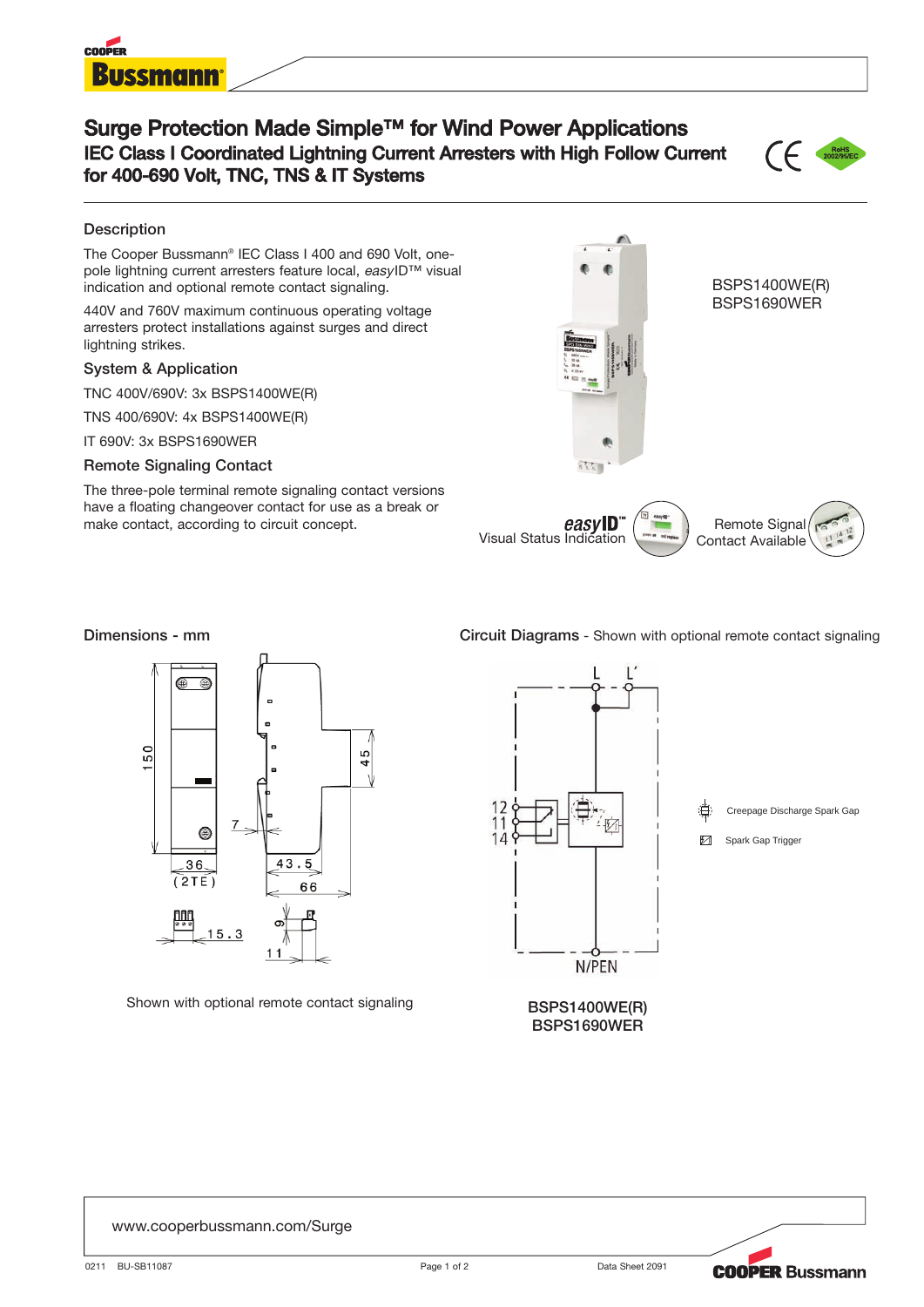| Ordering Information                                                             |                                                                       |                                                                       |
|----------------------------------------------------------------------------------|-----------------------------------------------------------------------|-----------------------------------------------------------------------|
| System Voltage/Poles                                                             | 400V/1                                                                | 690V/1                                                                |
| Max Continuous Operating AC Voltage (MCOV) [U <sub>C</sub> ]                     | 440V                                                                  | 760V                                                                  |
| <b>Cataloque Numbers</b><br>Without Remote Signaling                             | <b>BSPS1400WE</b>                                                     | $\sim$ $\sim$                                                         |
| With Remote Signaling                                                            | BSPS1400WER                                                           | BSPS1690WER                                                           |
| Specifications                                                                   |                                                                       |                                                                       |
| Line System Type                                                                 | TNC, TNS, IT                                                          | TNC, TNS, IT                                                          |
| Lightning Impulse Current (10/350µs) [limp]                                      | 35kA                                                                  | 25kA                                                                  |
| Specific Energy [W/R]                                                            | 306.25kJ/ohms                                                         | 156.25kJ/ohms                                                         |
| Nominal Discharge Current (8/20µs) [I <sub>n</sub> ]                             | 35kA                                                                  | 25kA                                                                  |
| Voltage Protection Level [U <sub>D</sub> ]                                       | $≤2.5kV$                                                              | $≤4kV$                                                                |
| Follow Current Extinguishing Capability AC [Ifi]                                 | 50kA <sub>rms</sub>                                                   | 25kA <sub>rms</sub>                                                   |
| <b>Follow Current Limitation/Selectivity</b>                                     | no tripping of 32A gL/gG<br>fuse up to 50kA <sub>rms</sub> (prosp.)   | no tripping of 32A gL/gG<br>fuse up to 25kA <sub>rms</sub> (prosp.)   |
| Response Time [t <sub>A</sub> ]                                                  | $≤100ns$                                                              | ≤100ns                                                                |
| Max. backup fuse (L) up to $I_K = 25kA_{rms}$ (ta $\leq 5s$ )                    | $\sim$                                                                | 250A gL/gG                                                            |
| Max. Backup Fuse (L) up to $I_K > 25kA_{rms}$                                    |                                                                       | 100A gL/gG                                                            |
| Max. Backup Fuse (L) up to $I_K = 50kA_{rms}$ (t <sub>a</sub> $\leq$ 0.2 s)      | 500A gL/gG                                                            | $\mathbf{u}$                                                          |
| Max. Backup Fuse (L) up to $I_K = 50kA_{rms}$ ( $t_a \le 5 s$ )                  | 250A gL/gG                                                            |                                                                       |
| Max. Backup Fuse (L) for $I_K > 50kA_{rms}$                                      | 160A gL/gG                                                            | $-$                                                                   |
| Max. Backup Fuse (L-L)                                                           | 125A gL/gG                                                            | 125A gL/gG                                                            |
| Short-Circuit Withstand Capability for<br>Max. Mains-Side Overcurrent Protection | 50kA <sub>rms</sub>                                                   | 25kA <sub>rms</sub>                                                   |
| Temporary Overvoltage (TOV) [UT]                                                 | 690V / 5sec                                                           | 1000V / 5 sec                                                         |
| Cross-Sectional Area (L, L', $\frac{1}{n}$ ) [min.]                              |                                                                       | 100mm <sup>2</sup> solid/flexible                                     |
| Cross-Sectional Area (L, L', N/PEN) [min.]                                       | 100mm <sup>2</sup> solid/flexible                                     |                                                                       |
| Cross-Sectional Area (L, N/PEN) [max.]                                           | 50mm <sup>2</sup> /1AWG stranded/35mm <sup>2</sup> /<br>2AWG flexible | $\overline{a}$                                                        |
| Cross-Sectional Area (L, $\frac{1}{n}$ ) [max.]                                  |                                                                       | 50mm <sup>2</sup> /1AWG stranded/35mm <sup>2</sup> /<br>2AWG flexible |
| Cross-Sectional Area (L') [max.]                                                 | 50mm <sup>2</sup> /1AWG stranded/35mm <sup>2</sup> /<br>4AWG flexible | 50mm <sup>2</sup> /1AWG stranded/35mm <sup>2</sup> /<br>4AWG flexible |
| SPD According to EN 61643-11                                                     | Type 1                                                                |                                                                       |
| SPD According to IEC 61643-1                                                     | Class I                                                               |                                                                       |
| <b>TOV Characteristics</b>                                                       | Withstand                                                             |                                                                       |
| Operating Temperature Range (parallel connection) [T <sub>LIP</sub> ]            | -40°C to $+80$ °C                                                     |                                                                       |
| Operating Temperature Range (series connection) [T <sub>US</sub> ]               | $-40^{\circ}$ C to $+60^{\circ}$ C                                    |                                                                       |
| Operating State/Fault Indication                                                 | Green (good) / Red (replace)                                          |                                                                       |
| Number of Ports                                                                  | 1                                                                     |                                                                       |
| Mounting                                                                         | 35mm DIN rail per EN 60715                                            |                                                                       |
| <b>Enclosure Material</b>                                                        | Thermoplastic, UL94V0                                                 |                                                                       |
| Place of Installation                                                            | Indoor                                                                |                                                                       |
| Degree of Protection                                                             | <b>IP20</b>                                                           |                                                                       |
| Capacity                                                                         | 2 Mods., DIN 43880                                                    |                                                                       |
| <b>Product Warranty</b>                                                          | Five Years*                                                           |                                                                       |
| <b>Remote Contact Signaling</b>                                                  |                                                                       |                                                                       |
| Remote Contact Signaling Type                                                    | <b>Changeover Contact</b>                                             |                                                                       |
| AC Switching Capacity (Volts/Amps)                                               | 250V/0.5A                                                             |                                                                       |
| DC Switching Capacity (Volts/Amps)                                               | 250V/0.1A; 125V/0.2A; 75V/0.5A                                        |                                                                       |
| Conductor Ratings and Cross-Sectional Area for Remote Contact Signal Terminals   | 60/75°C Max. 1.5mm <sup>2</sup> /<br>14AWG Solid/Flexible             |                                                                       |
| Ordering Information                                                             | Order from Catalogue Number Above                                     |                                                                       |

**Recommended Cooper Bussmann NH DIN Size Back Up Fuse Links** Size NH Fuse Part Number 000 100NHG000B-690 (max L) up to  $I_K > 25kA_{rms}$ <br>00 125NHG00B-690 (max L-L) 125NHG00B-690 (max L-L) 01 160NHG01B-690 (max L) for  $I_K > 50kA_{rms}$ <br>02 250NHG02B-690 (max L) up to  $I_K = 25kA_{rms}$ 02 250NHG02B-690 (max L) up to  $I_K = 25kA_{rms}$  ( $t_a \le 5$  s)<br>02 250NHG02B-690 (max L) up to  $I_K = 50kA_{rms}$  ( $t_a \le 5$  s) 250NHG02B-690 (max L) up to  $I_K = 50kA_{rms}$  (t<sub>a  $\leq 5$  s)</sub> 3 500NHG3B-690 (max (L) up to  $I_K = 50kA_{rms}$  (t<sub>a  $\leq$ </sub> 0.2 s)

\* See Cooper Bussmann SPD Limited Warranty Statement (3A1502) for details at www.cooperbussmann.com/surge

© 2011 Cooper Bussmann www.cooperbussmann.com